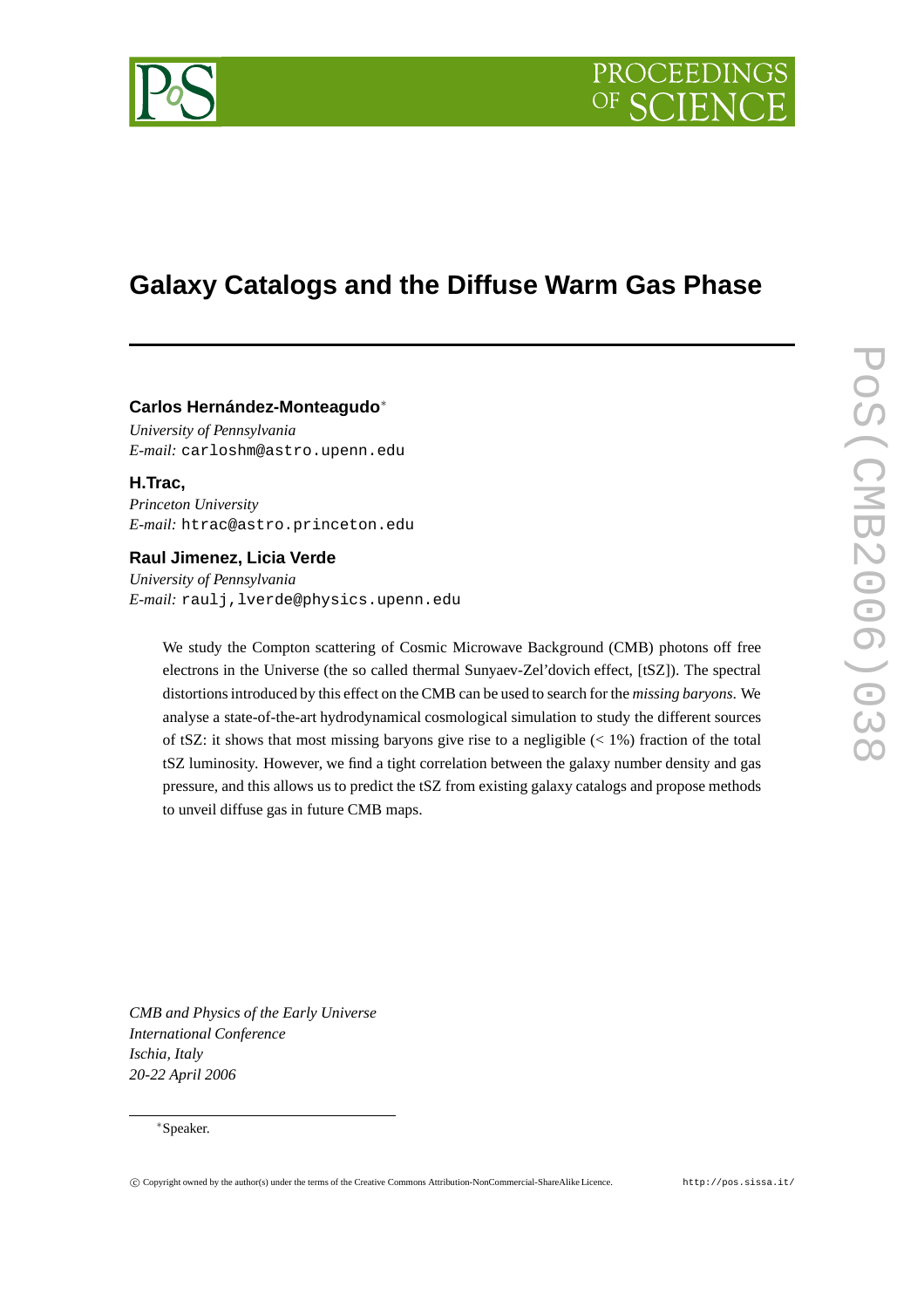

**Figure 1:** *(a)* Relative contribution to the total tSZ luminosity of regions with gas density contrast bigger than <sup>δ</sup>*gas*. The vertical solid line indicates the average gas overdensity in haloes. *(b)* Relative contribution to the total baryon mass of regions with gas density contrast bigger than  $\delta_{gas}$ . The vertical solid line indicates the average gas overdensity in haloes. Note the asymmetry with respect to the previous (left hand side) panel. *(c)* Ratio of the pressure generated in galaxy groups over the pressure generated in (diffuse gas + galaxy groups), versus the total pressure, in scales of  $\sim 12.5$  h<sup>-1</sup> Mpc. The vertical solid line denotes this time regions with the background matter density. We see that in slight overdense regions, the tSZ generated by the diffuse gas is most of the times negligible compared to that produced by small (and likely unresolved) haloes: only in very overdense environments, where all haloes are clusters, the diffuse gas component takes over.

Using a 200 h<sup>-1</sup>Mpc side box hydrodynamical simulation with  $1024<sup>3</sup>$  gas resolution elements and  $512<sup>3</sup>$  Dark Matter particles we aim to study the main sources of the thermal Sunyaev-Zel'dovich (tSZ) effect in the local universe. The finite mass of the Dark Matter particle, close to  $9.8 \times 10^9$  $M_{\odot}$  enables the identification of haloes of masses above  $M > 10^{12}$  M<sub> $\odot$ </sub>, and this includes large galaxies, galaxy groups, galaxy clusters and superclusters of galaxies. The tSZ is a measure of the electron pressure, and for this reason we concentrate in those regions of the universe hosting larger combinations of gas density and temperature. In Figure (1a) the histogram already shows that most  $(50\%)$  of the pressure (here denoted by *Y*) is located in regions with gas overdensities above  $\sim$  50 – 200, which correspond to collapsed structures (conservatively confined to the right of the red vertical line). The electron pressure is proportional to the radial derivative of the socalled Comptonization parameter *y*, i.e.,  $p_e \propto dy/dr \equiv y'$ , and this is the proxy for pressure that we use henceforth. We consider three different environments where pressure is generated: clusters of galaxies (defined as haloes more massive than  $5 \times 10^{13}$  h<sup>-1</sup>M<sub>☉</sub>, and giving rise to  $y'_{gc}$ ), groups of galaxies (in the mass range  $M \in [10^{12}h^{-1}M_{\odot}, 5 \times 10^{13} h^{-1}M_{\odot}]$ , and generating  $y'_{gg}$ ), and diffuse gas, producing  $y'_{dg}$ . In our box, 70% of the total tSZ was generated in clusters of galaxies, where, out of the remaining 30%, almost 20% was generated in the diffuse gaseous phase, and around 11% in groups of galaxies. Note that, as displayed by Figure (1b), the histogram of the baryonic mass enclosed in the same gas overdensity regimes is very different: a significant amount of baryonic mass is already contained in regions of low overdensity (∼ 80% in non-collapsed regions). The dependence of the *y*-ratios on the environment is given in Figure (1b), where the ratio  $y'_{gg}/(y'_{dg} + y'_{gg})$ versus  $y'_{gg} + y'_{dg} + y'_{gc}$  is shown: the relative weight of galaxy groups over the diffuse gas is important in slightly overdense regions (the red vertical line displays this time *average* environments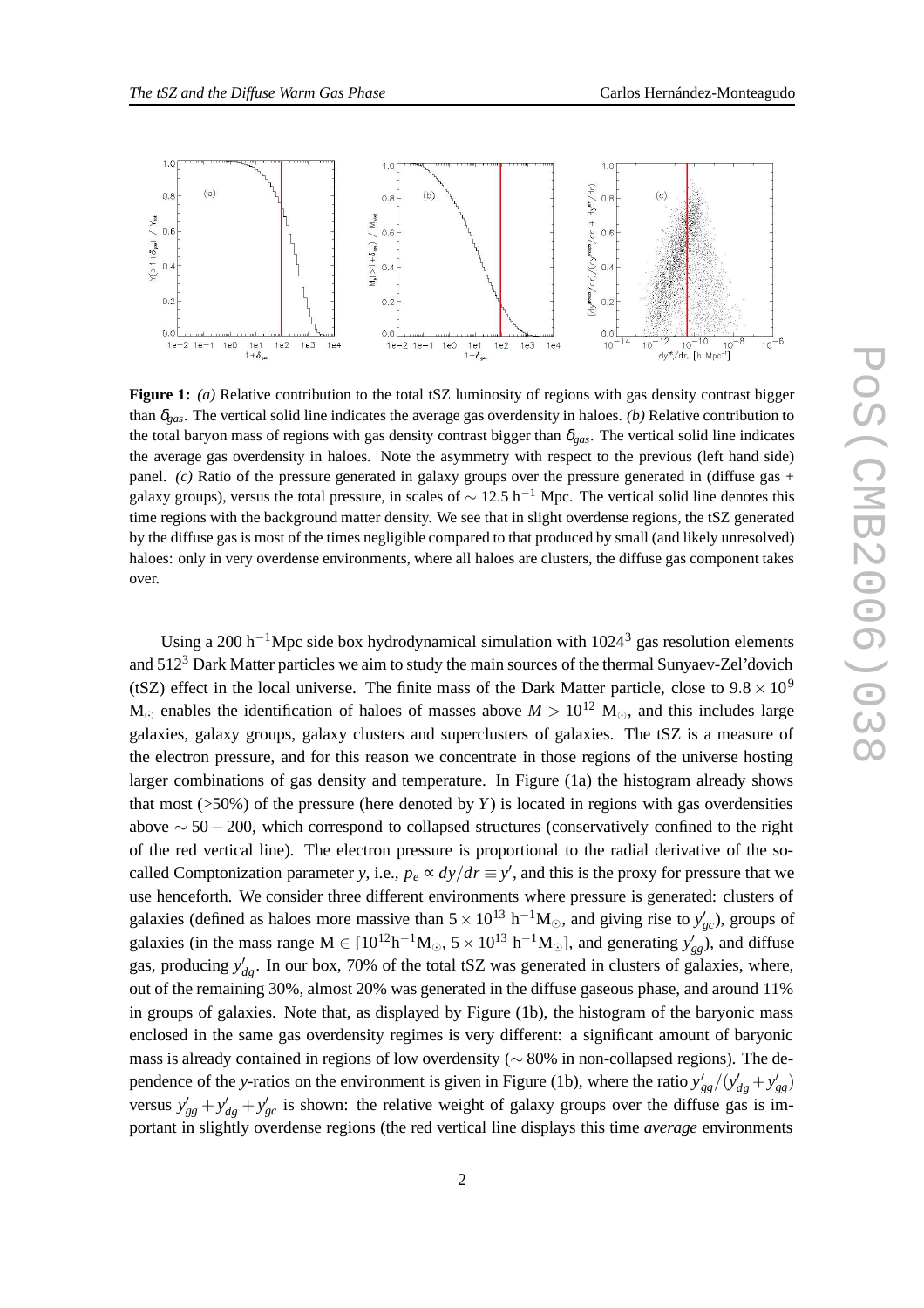

**Figure 2:** *(a)* Power-law correlation between the gas pressure and the the galaxy number density in scales of 12.5 h<sup>-1</sup> Mpc: green dots correspond to the galaxy populating scheme given by [2], whereas red dots correspond to that of [3]. *(b)* Comptonization parameter *y* - projected galaxy overdensity correlation once a volumen inside a sphere of 300 h<sup>-1</sup> Mpc radius has been projected onto a 2D sky map, as seen by an observed placed in the center of the sphere. Noisy at average galaxy densities, it becomes remarkably tigher as the projected number of galaxies increase. *(c)* After inverting the *y*-galaxy number relation on a galaxy catalog provided by the 2MASS survey, we obtain an estimation of the tSZ power spectrum (at Rayleigh-Jeans frequencies) for our universe (solid circles). The obtained shape and amplitude is not too different from the tSZ power spectrum obtained after projecting our box (solid line). The contribution of haloes to the tSZ is given by the dashed line (very close to the solid line), which renders the diffuse gas signature almost negligible (dot-dashed line, bottom of the plot).

without over/underdensities), but in environments close to superclusters, practically all haloes are clusters and diffuse gas takes over. (The sizes of the regions where pressure estimates have been averated are  $\sim 12.5$  h<sup>-1</sup> Mpc). We conclude that, if detectable at all, this diffuse phase should be searched for in the outskirts of the most overdense regions in the universe.

Since galaxy groups and clusters are dominant sources of tSZ, it is obvious that there must be a correlation between the galaxy number density and the gas pressure of their environment: Figure (2a) shows this correlation after populating our haloes with galaxies following the procedures of [2] (green dots) and [3] (red dots): in both cases the slope is close to 2, which in the case of a polytropic gas ( $p \propto \rho^{\gamma}$ ) would correspond to a self-gravitating system. The correlation permits characterising the pressure of the gas in a given environment once the galaxy population has been characterised, i.e., *it enables the prediction of the tSZ effect from optical or IR data*.

After placing an observer in the middle of our simulated box, and assuming that the universe was a periodic repetition of such box, we projected on a 2D sky map the galaxies and the pressure within a sphere of 300 h<sup>-1</sup> Mpc radius. This permitted computing the correlation between the *y* Comptonization parameter and the projected galaxy overdensity, as shown in Figure (2b). Although the scatter is considerable where the galaxy density is close to the average, it becomes remarkably tight as the galaxy overdensity increases. Using the galaxy catalog provided by the Two Micron All Sky Survey, (2MASS, [1]), we conducted the reverse process and converted a 2D galaxy map into an estimation of the actual Comptonization parameter *y* map surrounding us. The power spectrum of such map is given by the filled circles in Figure (2c): its amplitude and shape